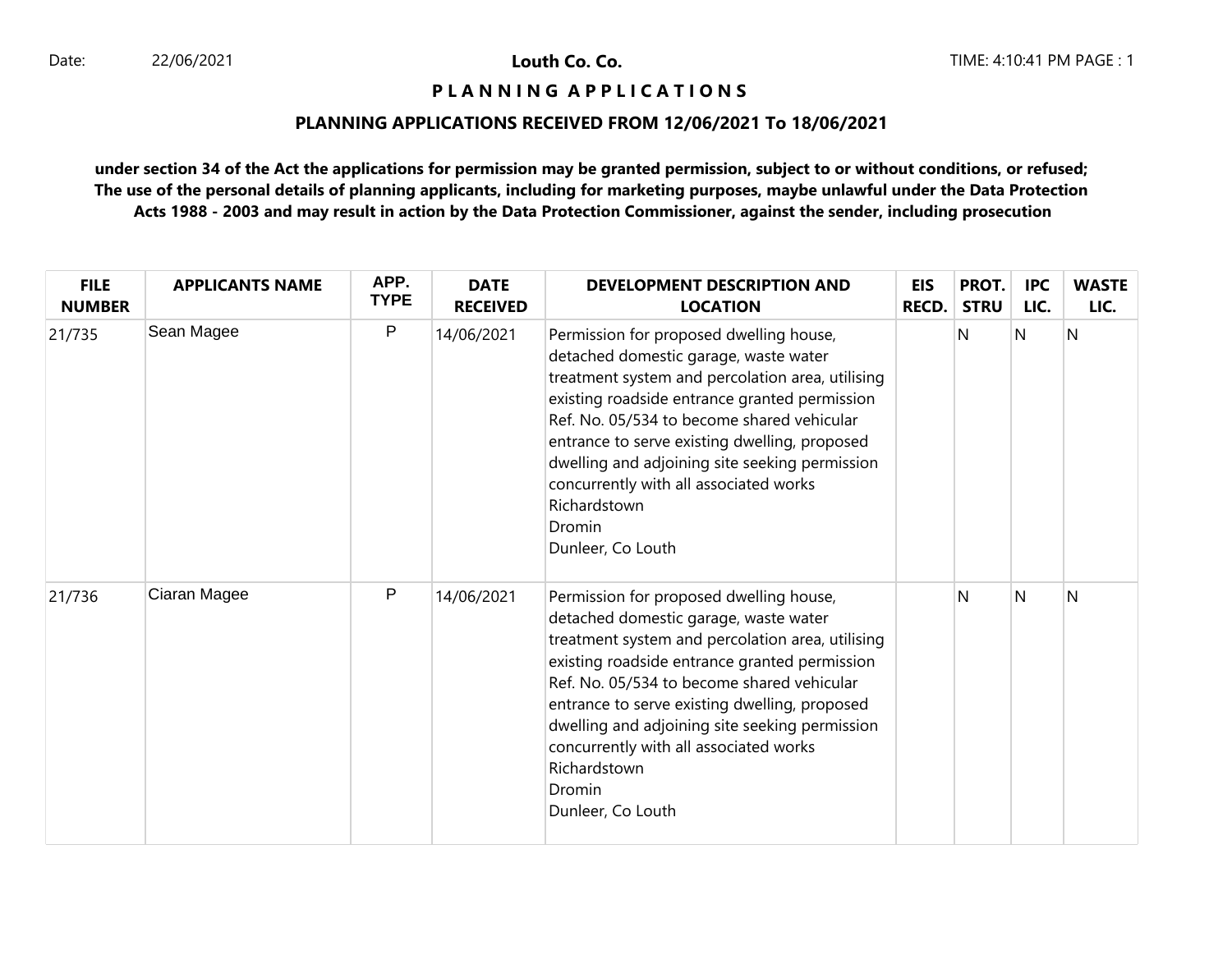## **PLANNING APPLICATIONS RECEIVED FROM 12/06/2021 To 18/06/2021**

| <b>FILE</b><br><b>NUMBER</b> | <b>APPLICANTS NAME</b> | APP.<br><b>TYPE</b> | <b>DATE</b><br><b>RECEIVED</b> | DEVELOPMENT DESCRIPTION AND<br><b>LOCATION</b>                                                                                                                         | <b>EIS</b><br><b>RECD.</b> | PROT.<br><b>STRU</b> | <b>IPC</b><br>LIC. | <b>WASTE</b><br>LIC. |
|------------------------------|------------------------|---------------------|--------------------------------|------------------------------------------------------------------------------------------------------------------------------------------------------------------------|----------------------------|----------------------|--------------------|----------------------|
| 21/737                       | Gerard Long            | P                   | 14/06/2021                     | Permission for one dwelling house, waste water<br>treatment system and all associated site<br>development works<br>Templetown<br>Carlingford<br>Co Louth               |                            | N                    | N                  | $\overline{N}$       |
| 21/738                       | Lorcan Finnegan        | P                   | 14/06/2021                     | Permission for one dwelling house, waste water<br>treatment system and all associated site<br>development works<br>Proleek<br>Ravensdale<br>Dundalk, Co Louth          |                            | N                    | N                  | N                    |
| 21/739                       | <b>Richael Gosling</b> | P                   | 14/06/2021                     | Permission for one dwelling house, domestic<br>garage, waste water treatment system and all<br>associated site development works<br>Jenkinstown<br>Dundalk<br>Co Louth |                            | N                    | N                  | N                    |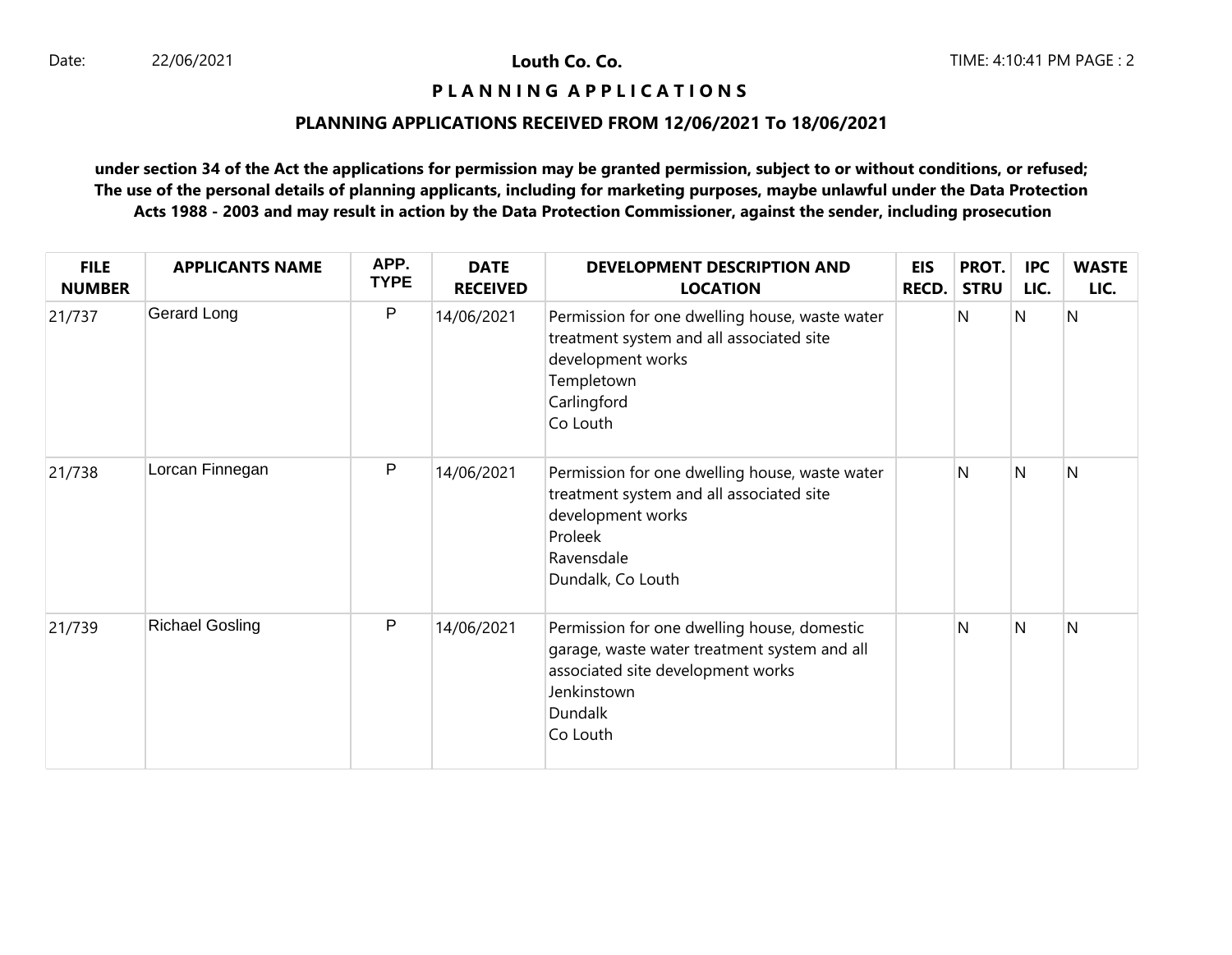## **PLANNING APPLICATIONS RECEIVED FROM 12/06/2021 To 18/06/2021**

| <b>FILE</b><br><b>NUMBER</b> | <b>APPLICANTS NAME</b>       | APP.<br><b>TYPE</b> | <b>DATE</b><br><b>RECEIVED</b> | <b>DEVELOPMENT DESCRIPTION AND</b><br><b>LOCATION</b>                                                                                                                                       | <b>EIS</b><br>RECD. | PROT.<br><b>STRU</b> | <b>IPC</b><br>LIC.      | <b>WASTE</b><br>LIC. |
|------------------------------|------------------------------|---------------------|--------------------------------|---------------------------------------------------------------------------------------------------------------------------------------------------------------------------------------------|---------------------|----------------------|-------------------------|----------------------|
| 21/740                       | <b>Jerrard Patrick Toner</b> | P                   | 14/06/2021                     | Permission for one dwelling house, waste water<br>treatment system and all associated site<br>development works<br><b>Bellurgan Point</b><br>Jenkinstown<br>Dundalk, Co Louth               |                     | N                    | N                       | $\overline{N}$       |
| 21/741                       | Cormac Renaghan              | $\circ$             | 14/06/2021                     | Outline permission for a two storey dwelling<br>house, domestic garage, waste water treatment<br>system and associated site development works<br>Dulargy<br>Ravensdale<br>Dundalk, Co Louth |                     | N                    | $\overline{\mathsf{N}}$ | N                    |
| 21/742                       | Jackie Nelson                | $\mathsf{R}$        | 14/06/2021                     | Retention permission for extension to existing<br>garage/shed<br><b>Mountain Park</b><br>Carlingford<br>Co Louth                                                                            |                     | N                    | N                       | N                    |
| 21/743                       | Adele and David Murray       | $\mathsf{R}$        | 14/06/2021                     | Retention permission for a single storey side<br>extension<br>6 Knockshee View<br>Blackrock<br>Co Louth                                                                                     |                     | N                    | N                       | N                    |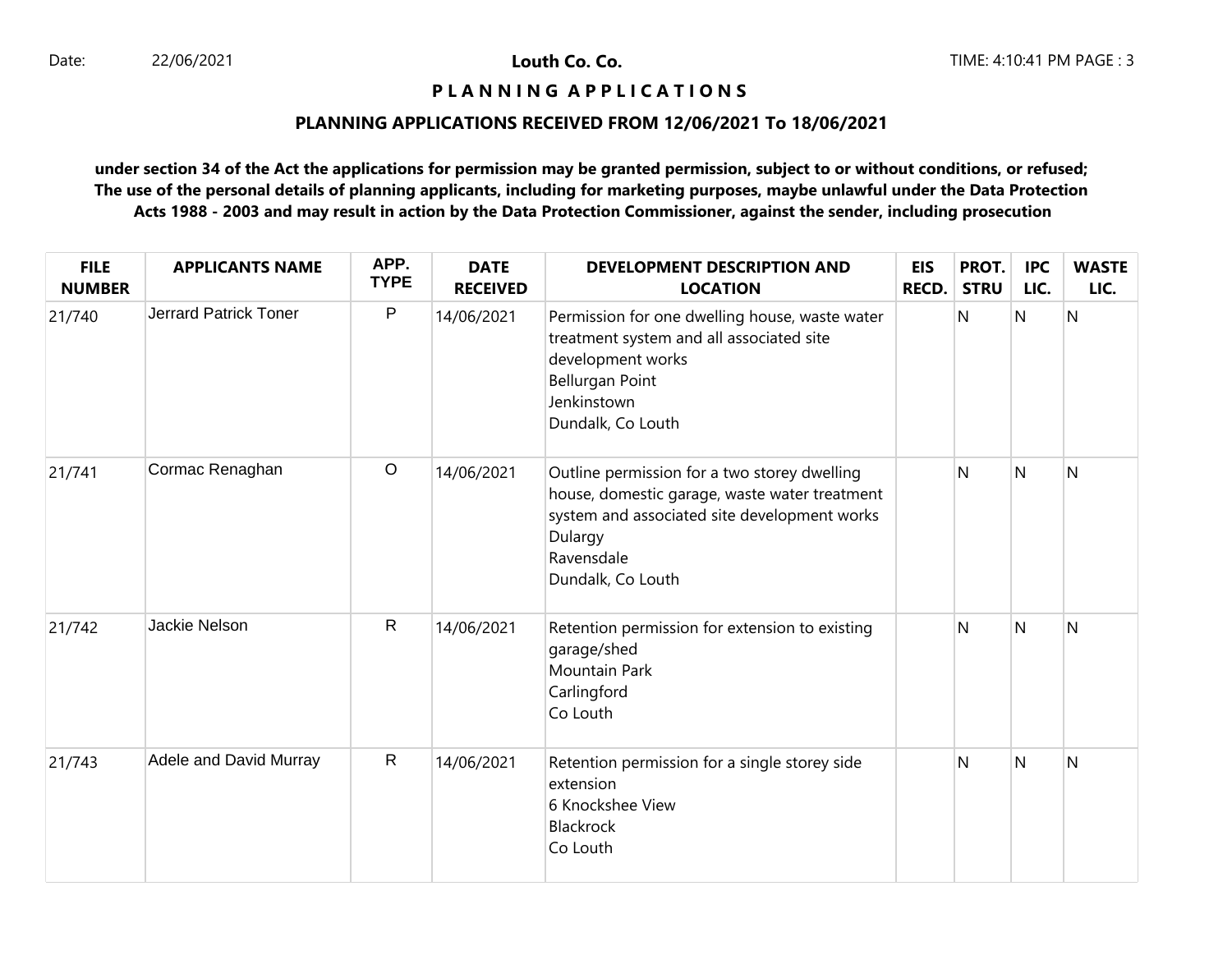## **PLANNING APPLICATIONS RECEIVED FROM 12/06/2021 To 18/06/2021**

| <b>FILE</b><br><b>NUMBER</b> | <b>APPLICANTS NAME</b>         | APP.<br><b>TYPE</b> | <b>DATE</b><br><b>RECEIVED</b> | <b>DEVELOPMENT DESCRIPTION AND</b><br><b>LOCATION</b>                                                                                                                                                                                           | <b>EIS</b><br><b>RECD.</b> | PROT.<br><b>STRU</b> | <b>IPC</b><br>LIC. | <b>WASTE</b><br>LIC. |
|------------------------------|--------------------------------|---------------------|--------------------------------|-------------------------------------------------------------------------------------------------------------------------------------------------------------------------------------------------------------------------------------------------|----------------------------|----------------------|--------------------|----------------------|
| 21/744                       | Eoghan Osborne                 | P                   | 14/06/2021                     | Permission for proposed dwelling house, waste<br>water treatment system and percolation area,<br>roadside vehicular entrance and all associated<br>works<br>Dillonstown<br>Dunleer<br>Co Louth                                                  |                            | N                    | N                  | N                    |
| 21/745                       | <b>Eamonn Victory</b>          | $\mathsf{R}$        | 14/06/2021                     | Retention permission for alterations and<br>subdivision of existing dwelling house to<br>provide 1 no. two bedroom residential<br>apartment and 1 no. three bedroom residential<br>apartment<br><b>Upper Main Street</b><br>Dunleer<br>Co Louth |                            | N                    | N                  | N                    |
| 21/746                       | Jake Byrne and Aoife<br>Boylan | P                   | 14/06/2021                     | Permission for a single storey house, proprietary<br>effluent treatment system/percolation area<br>along with new vehicular access to the public<br>road and ancillary site development works<br>Mullavalley<br>Louth Village<br>Co Louth       |                            | N                    | <sup>N</sup>       | N                    |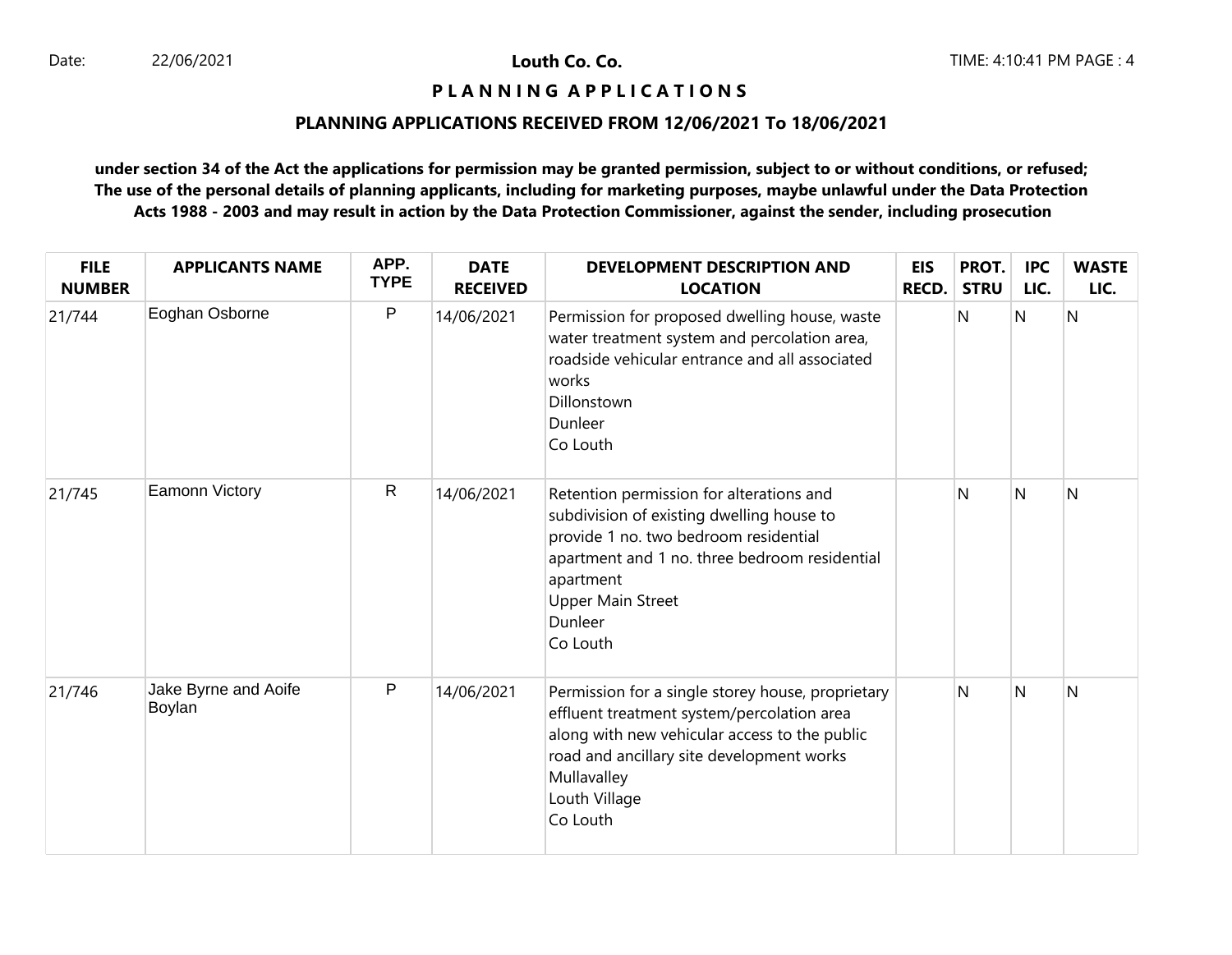## **P L A N N I N G A P P L I C A T I O N S**

## **PLANNING APPLICATIONS RECEIVED FROM 12/06/2021 To 18/06/2021**

| 21/747 | Patrick and Theresa Brown              | $\mathsf{R}$ | 15/06/2021 | Retention permission for positioning and<br>orientation of existing dwelling house on site<br>and upgrading of existing septic tank system to<br>new waste water treatment system and all<br>associated site development works<br>Edentober<br>Ravensdale<br>Dundalk, Co Louth                                                                                                                                                                                                                                                                                                                                                                                                                                                                                                                                                                                                                                                                                                                                                        | N | N | N |
|--------|----------------------------------------|--------------|------------|---------------------------------------------------------------------------------------------------------------------------------------------------------------------------------------------------------------------------------------------------------------------------------------------------------------------------------------------------------------------------------------------------------------------------------------------------------------------------------------------------------------------------------------------------------------------------------------------------------------------------------------------------------------------------------------------------------------------------------------------------------------------------------------------------------------------------------------------------------------------------------------------------------------------------------------------------------------------------------------------------------------------------------------|---|---|---|
| 21/748 | <b>Crushrod Investments</b><br>Limited | P            | 15/06/2021 | Permission for development that will consist of<br>the construction of a mixed-use development (c.<br>5,712 sqm) on a site of c.0.91 ha. [A Protected<br>Structure is located on the site, which is a<br>Thatched House (RPS Ref. DB-042)]<br>development will consist of: the demolition of a<br>single storey store (c.34sq m) located on the<br>western gable of the existing thatched house<br>(RPS Ref. DB-042) and its replacement with a<br>new single storey contemporary building<br>extension (c.18sqm); demolition od a 2 no.<br>existing single storey sheds (c. 108sqm in total),<br>2 no derelict hay sheds (c.300sqm), a barn<br>(c.77sqm) and a lean-to (c.17sqm). The<br>development will also comprise the<br>refurbishment and modification of the thatched<br>house to provide for a change of use to a café<br>(c.91sqm), including; reinstatement of cob walls<br>and patch work to the external render; repair<br>and retention of the timber roof structure;<br>conservation repairs to the historic thatched | N | N | N |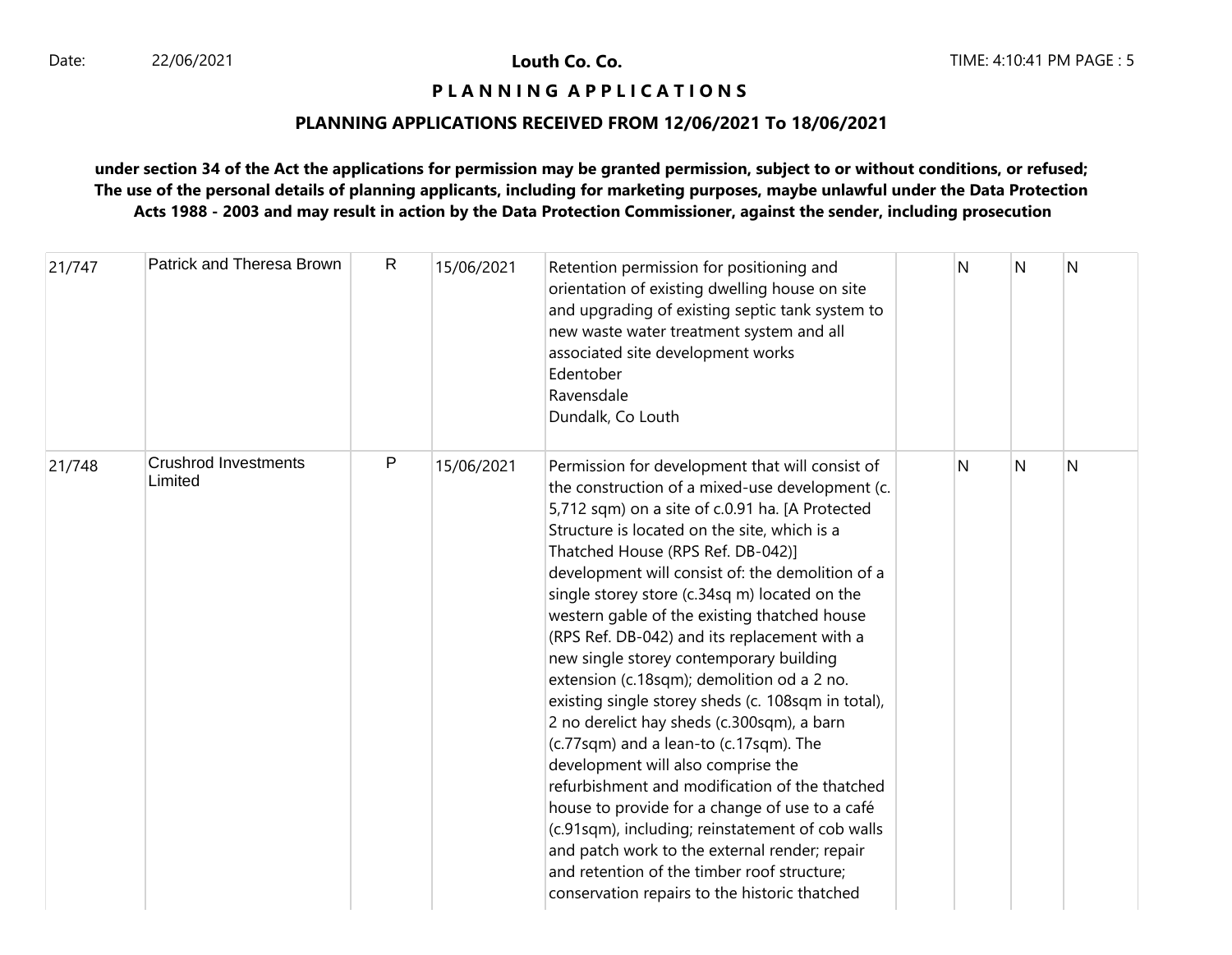22/06/2021 **Louth Co. Co.**

## **P L A N N I N G A P P L I C A T I O N S**

#### **PLANNING APPLICATIONS RECEIVED FROM 12/06/2021 To 18/06/2021**

**under section 34 of the Act the applications for permission may be granted permission, subject to or without conditions, or refused; The use of the personal details of planning applicants, including for marketing purposes, maybe unlawful under the Data Protection Acts 1988 - 2003 and may result in action by the Data Protection Commissioner, against the sender, including prosecution**

> roof coverings; replacement of the existing front door (south elevation) with a timber sheeted replacement door; conservation repairs to the existing sash windows throughout the cottage, including the reinstatement of the currently blocked window on the north elevation. The development will also consist of modification to the part single storey part two storey farm building to provide for 2 no. retail units at ground floor level (c. 66sqm in total) and 1 no. one-bedroom apartment unit above (c. 73sqm), including repairs to existing external walls; construction of an additional floor level above the existing single storey (apartment unit); repair and replacement of timber roof elements; and the provision of new doors and windows. The proposed development will also consist of: construction of 55 no. dwelling units arranged in 5 no. buildings blocks, comprising; 8no one-bedroom and 18 no. two-bedroom apartment units (26 no. apartment units) in two 3 to 4 storey residential blocks ( Block A and Block B ); 10 no. ground floor two bedroom duplex apartments and 10 no. two bedroom duplex apartment units above ( 20 no apartments units in total) in two 3 storey residential blocks (Block C and Block D); 7 no. 2 storey two-bedroom houses and 2 no. 3 storey three-bedroom houses (9 no. terrace houses in total) in a terraced block (Block E) the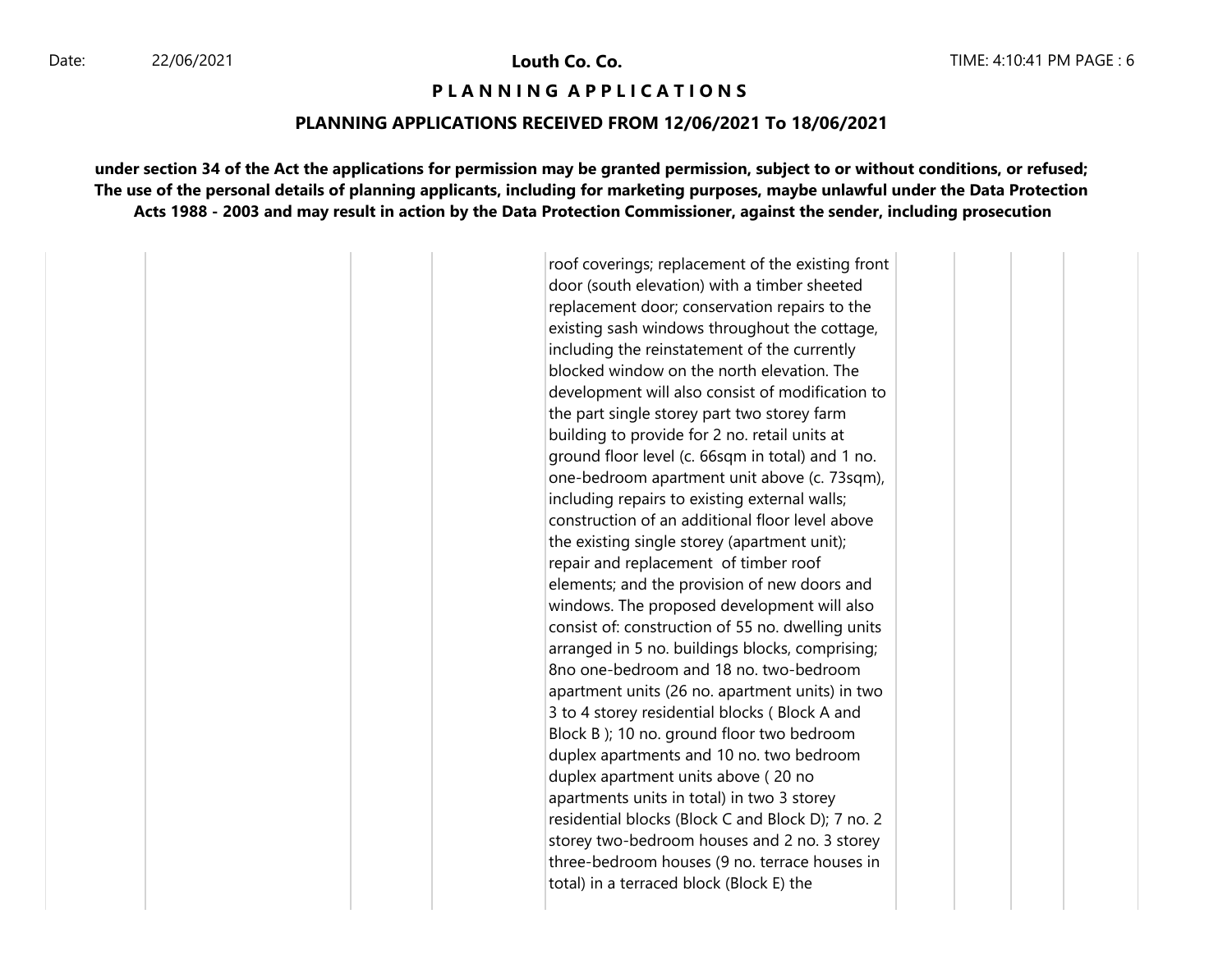## **P L A N N I N G A P P L I C A T I O N S**

#### **PLANNING APPLICATIONS RECEIVED FROM 12/06/2021 To 18/06/2021**

|        |                                    |              |            | development will also include: Demolition,<br>relocation and reconstruction of the existing<br>stone wall adjacent to Crushrod Avenue; PLEASE<br>SEE NEWSPAPER NOTICE FOR FULL<br><b>DISCRIPTION</b><br>Crushrod Avenue<br>Drogheda<br>Co Louth A91 V20V                                                                                                                                                                                                                                                                             |    |   |   |
|--------|------------------------------------|--------------|------------|--------------------------------------------------------------------------------------------------------------------------------------------------------------------------------------------------------------------------------------------------------------------------------------------------------------------------------------------------------------------------------------------------------------------------------------------------------------------------------------------------------------------------------------|----|---|---|
| 21/749 | Dundalk Institute of<br>Technology | $\mathsf{P}$ | 16/06/2021 | Permission for development that will consist of a<br>new three storey extension to the RDC building<br>with gross floor area of 1,214sqm to<br>accommodate offices / incubation units for start<br>up business, meeting rooms, sanitary facilities<br>and associated landscaping, parking and site<br>works, second storey accommodation is limited<br>to plant. The development also includes a new<br>accessible entrance to existing RDC building<br>Dundalk Institute of Technology<br>Dublin Road, Dundalk<br>Co Louth A91 K584 | N. | N | N |
| 21/750 | ***                                | P            | 16/06/2021 | SHD, Stage 2 PP Ref 21/2<br>$***$                                                                                                                                                                                                                                                                                                                                                                                                                                                                                                    | N  | N | N |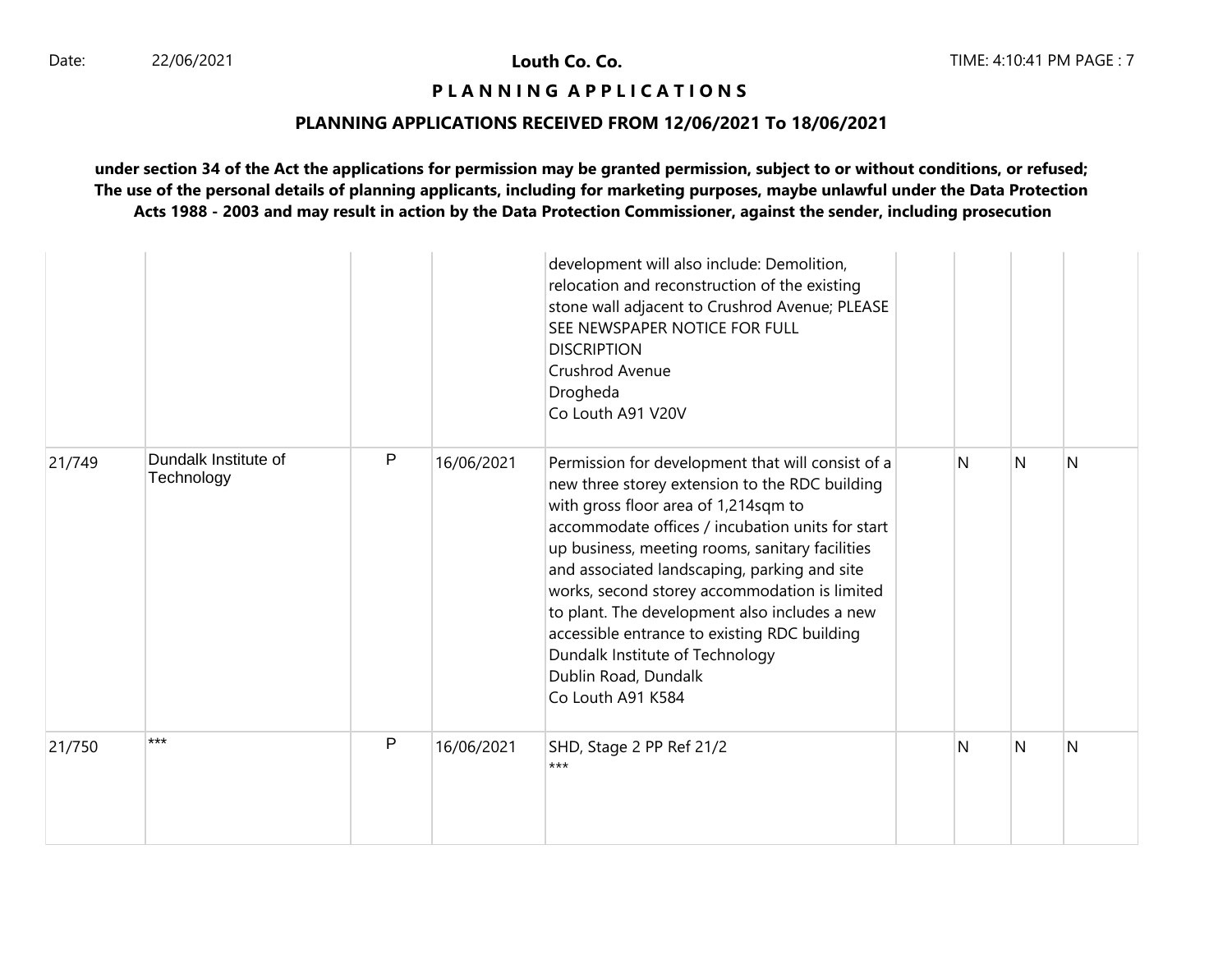## **PLANNING APPLICATIONS RECEIVED FROM 12/06/2021 To 18/06/2021**

| <b>FILE</b><br><b>NUMBER</b> | <b>APPLICANTS NAME</b>         | APP.<br><b>TYPE</b> | <b>DATE</b><br><b>RECEIVED</b> | <b>DEVELOPMENT DESCRIPTION AND</b><br><b>LOCATION</b>                                                                                                                                                                                                                                                                | EIS<br><b>RECD.</b> | PROT.<br><b>STRU</b> | <b>IPC</b><br>LIC. | <b>WASTE</b><br>LIC. |
|------------------------------|--------------------------------|---------------------|--------------------------------|----------------------------------------------------------------------------------------------------------------------------------------------------------------------------------------------------------------------------------------------------------------------------------------------------------------------|---------------------|----------------------|--------------------|----------------------|
| 21/751                       | Naoimh & Robin Lynch           | P                   | 16/06/2021                     | Permission for development that will that will<br>consist of an extension to the rear and side<br>internal alterations<br>Kylemore 28 Mount Avenue<br><b>Dundalk</b><br>Co Louth A91 N7D4                                                                                                                            |                     | N                    | N                  | N                    |
| 21/752                       | <b>Manley Construction Ltd</b> | P                   | 16/06/2021                     | Permission for development that will consist of<br>1) a two storey extension to apartment Block A<br>comprising 20 no. apartments including 10 no. 1<br>Bed Apartments and 10 no. 2 Bed Apartments<br>2) A two storey extension to apartment Block B<br>comprising<br>Donore Road<br>Drogheda<br>Co Louth            |                     | N                    | $\mathsf{N}$       | N                    |
| 21/753                       | Peter Clarke                   | P                   | 16/06/2021                     | Permission for development that will consist of a<br>single storey dwelling, detached domestic<br>garage, proprietary wastewater treatment<br>system, percolation area and all associated and<br>ancillary site works incorporating site<br>boundaries and entrance onto public road<br>Cardistown<br>Ardee Co Louth |                     | N                    | N                  | N                    |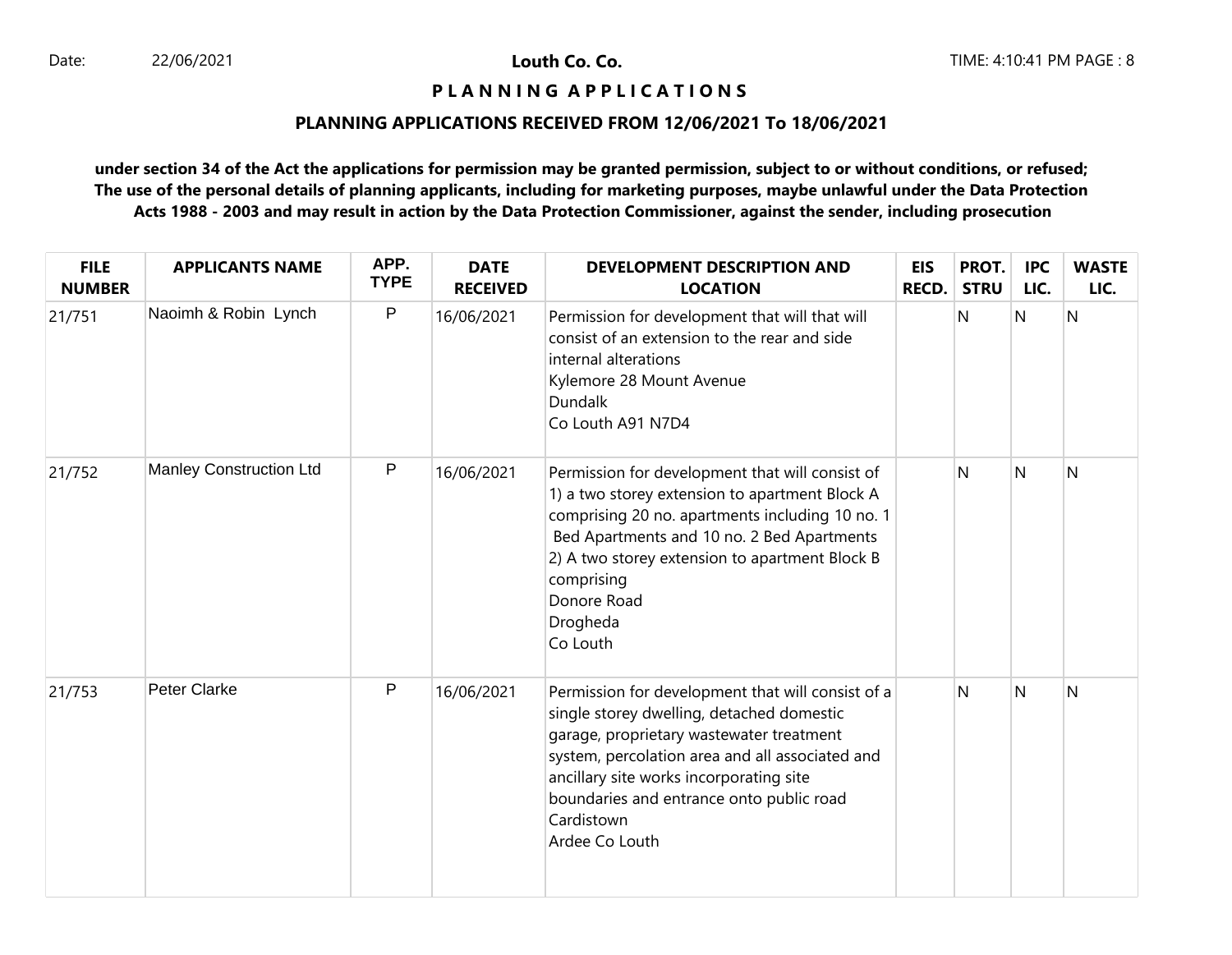## **PLANNING APPLICATIONS RECEIVED FROM 12/06/2021 To 18/06/2021**

| <b>FILE</b><br><b>NUMBER</b> | <b>APPLICANTS NAME</b>                | APP.<br><b>TYPE</b> | <b>DATE</b><br><b>RECEIVED</b> | <b>DEVELOPMENT DESCRIPTION AND</b><br><b>LOCATION</b>                                                                                                                                                                                                                                      | <b>EIS</b><br><b>RECD.</b> | PROT.<br><b>STRU</b> | <b>IPC</b><br>LIC.      | <b>WASTE</b><br>LIC. |
|------------------------------|---------------------------------------|---------------------|--------------------------------|--------------------------------------------------------------------------------------------------------------------------------------------------------------------------------------------------------------------------------------------------------------------------------------------|----------------------------|----------------------|-------------------------|----------------------|
| 21/754                       | <b>Connor McDonald Clare</b><br>Coyle | P                   | 17/06/2021                     | Permission for development that will consist of<br>proposed single storey rear extension and first<br>floor side extension over converted garage (<br>Previously Granted permission ref. no. 15/147),<br>Alterations to dwelling and all associated works<br>64 Clonmore Ardee<br>Co Louth |                            | N                    | N                       | $\overline{N}$       |
| 21/755                       | Shane Clerkin & katarzyna<br>Stepien  | P                   | 17/06/2021                     | Permission for development that will consist of<br>the change of use of a domestic garage to a<br>tanning salon and for associated site works<br><b>Tierney Street</b><br>Ardee<br>Co Louth                                                                                                |                            | N                    | $\overline{\mathsf{N}}$ | N                    |
| 21/756                       | Lynn Nolan & Lorcan<br>Dignam         | P                   | 17/06/2021                     | Permission for development that will consist of<br>erect a domestic extension at first floor level to<br>the gable end of our existing dwelling house<br>with all associated site development works<br>33 Five Oaks<br>Bryanstown<br>Drogheda Co Louth                                     |                            | N                    | <sup>N</sup>            | N                    |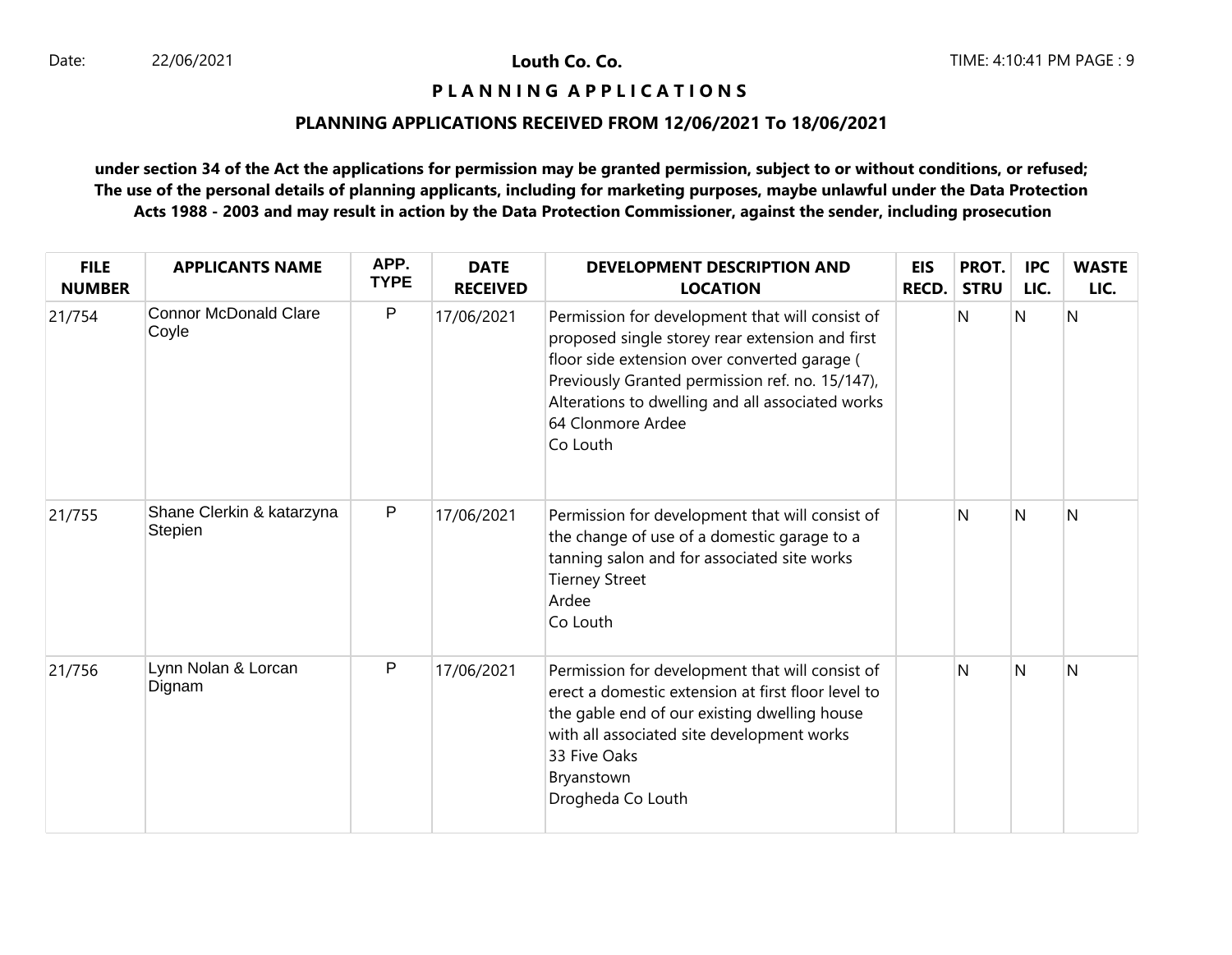## **PLANNING APPLICATIONS RECEIVED FROM 12/06/2021 To 18/06/2021**

| <b>FILE</b><br><b>NUMBER</b> | <b>APPLICANTS NAME</b> | APP.<br><b>TYPE</b> | <b>DATE</b><br><b>RECEIVED</b> | DEVELOPMENT DESCRIPTION AND<br><b>LOCATION</b>                                                                                                                                                                                                                                             | EIS<br><b>RECD.</b> | PROT.<br><b>STRU</b> | <b>IPC</b><br>LIC. | <b>WASTE</b><br>LIC. |
|------------------------------|------------------------|---------------------|--------------------------------|--------------------------------------------------------------------------------------------------------------------------------------------------------------------------------------------------------------------------------------------------------------------------------------------|---------------------|----------------------|--------------------|----------------------|
| 21/757                       | Ion Renewables Limited | P                   | 17/06/2021                     | Permission for development that will consist of<br>(I) construction od a Stationary Battery Storage<br>Facility which includes eight 40ft containers and<br>double medium voltage skids and (ii) all<br>associated site and development works<br>Xerox Technology Park<br>Dundalk Co Louth |                     | N                    | N                  | $\overline{N}$       |
| 21/758                       | Shannon MacKenna       | $\mathsf{R}$        | 17/06/2021                     | Retention permission for existing prefabricated<br>domestic storage outbuilding as laid out and<br>constructed<br>Red Roof Cottage<br>Baltray<br>County Louth                                                                                                                              |                     | N                    | IN.                | N                    |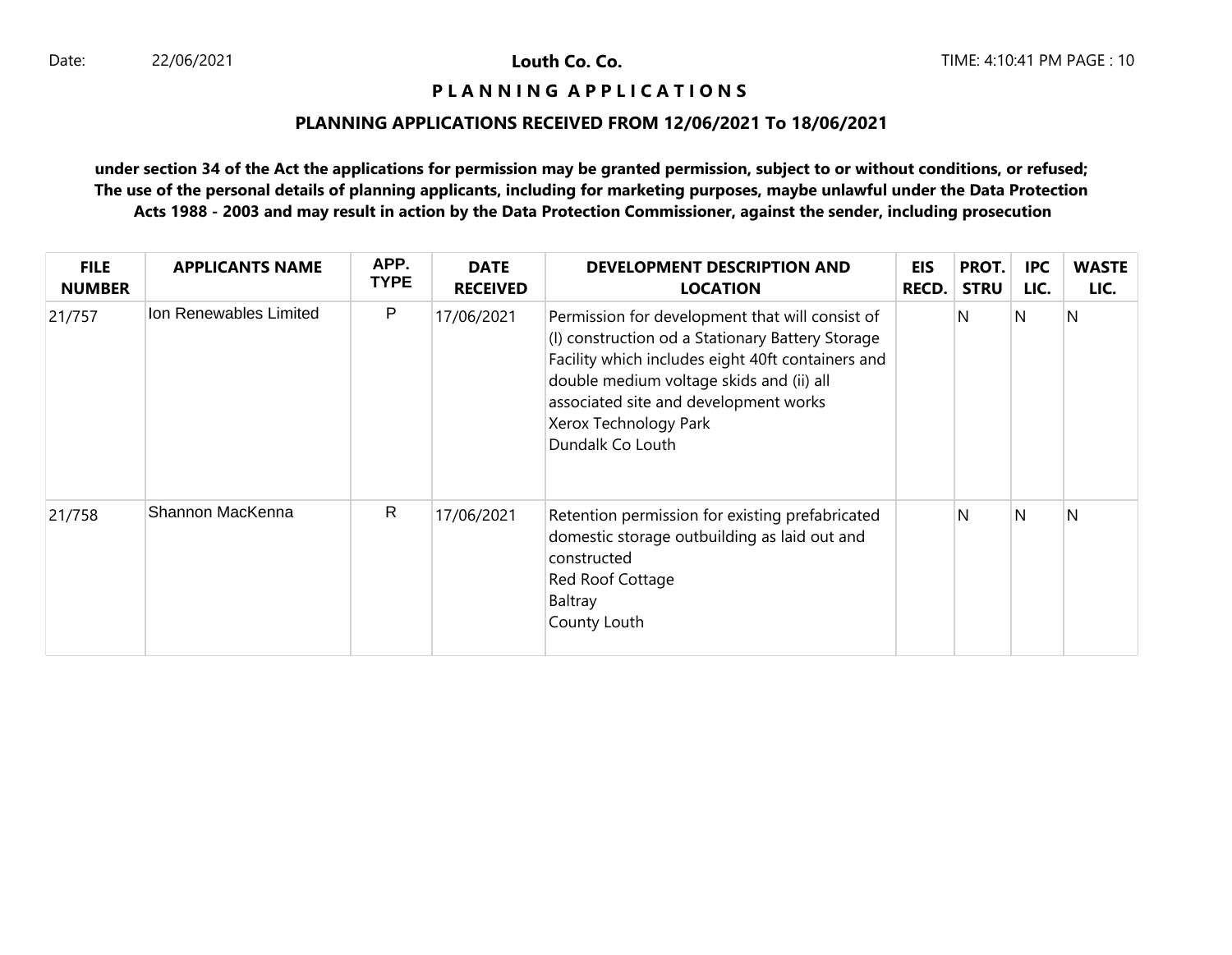## **P L A N N I N G A P P L I C A T I O N S**

## **PLANNING APPLICATIONS RECEIVED FROM 12/06/2021 To 18/06/2021**

| <b>FILE</b>   | <b>APPLICANTS NAME</b> | APP.        | <b>DATE</b>     | DEVELOPMENT DESCRIPTION AND                                                                                                                                                                                                                                                                                                                                                                                                                          | EIS   | PROT.       | <b>IPC</b> | <b>WASTE</b> |
|---------------|------------------------|-------------|-----------------|------------------------------------------------------------------------------------------------------------------------------------------------------------------------------------------------------------------------------------------------------------------------------------------------------------------------------------------------------------------------------------------------------------------------------------------------------|-------|-------------|------------|--------------|
| <b>NUMBER</b> |                        | <b>TYPE</b> | <b>RECEIVED</b> | <b>LOCATION</b>                                                                                                                                                                                                                                                                                                                                                                                                                                      | RECD. | <b>STRU</b> | LIC.       | LIC.         |
| 21/759        | Boyne RFC              | R           | 17/06/2021      | Proposed development consisting of 1.<br>Retention planning permission for gym<br>structure to rear of clubhouse, 2. Planning<br>permission for changing room extension, 3.<br>Planning permission for floodlighting to pitch 1<br>and 2, 4. Planning permission for change of<br>surface from natural grass to synthetic grass on<br>pitch 1 and 2 and all associated site works<br>Shamrock Lodge<br>Ballymakenny Road<br>Drogheda<br>County Louth |       | N           | N          | Ν            |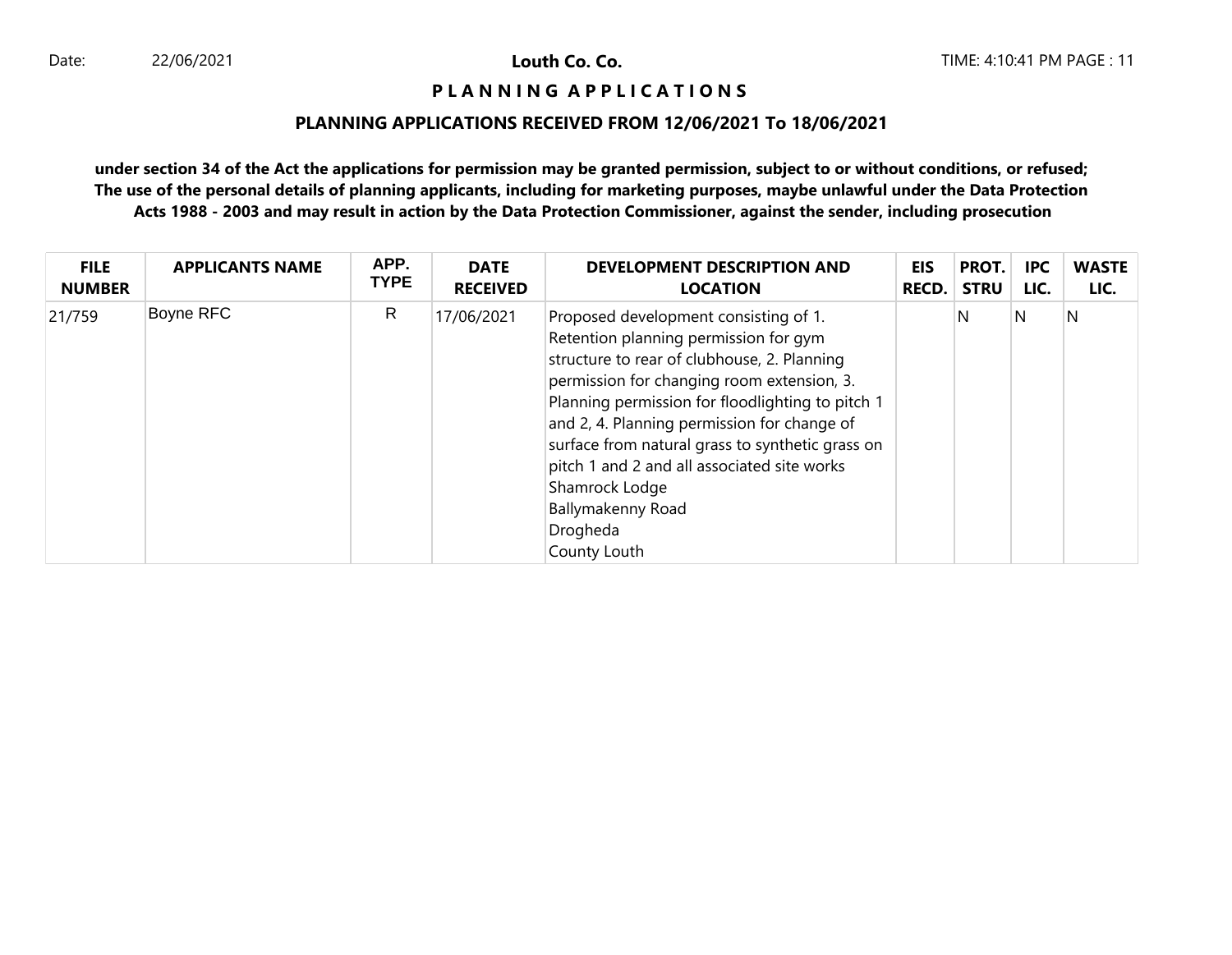# **P L A N N I N G A P P L I C A T I O N S**

## **PLANNING APPLICATIONS RECEIVED FROM 12/06/2021 To 18/06/2021**

| 21/760 | The Board of Management   | P | 18/06/2021 | Proposed development consisting of a new two       | N | N | N |
|--------|---------------------------|---|------------|----------------------------------------------------|---|---|---|
|        | Marymount National School |   |            | storey 24 classroom school including all ancillary |   |   |   |
|        |                           |   |            | teacher and pupil facilities, delivered on a       |   |   |   |
|        |                           |   |            | phased basis, will include the phased              |   |   |   |
|        |                           |   |            | demolition/removal of the existing school          |   |   |   |
|        |                           |   |            | building on the site including the relocation of 1 |   |   |   |
|        |                           |   |            | no. prefabricated building and eventual            |   |   |   |
|        |                           |   |            | removal of all prefabricated buildings. Vehicular  |   |   |   |
|        |                           |   |            | access to the site will be reconfigured with the   |   |   |   |
|        |                           |   |            | existing entrance removed and a new                |   |   |   |
|        |                           |   |            | pedestrian and vehicle entrance and exit formed    |   |   |   |
|        |                           |   |            | off Donore Avenue providing access to a new        |   |   |   |
|        |                           |   |            | drop off area the new entrance also accesses a     |   |   |   |
|        |                           |   |            | new one-way coach and staff car park along the     |   |   |   |
|        |                           |   |            | southern boundary exiting out onto Highfield       |   |   |   |
|        |                           |   |            | Road. The development will include the             |   |   |   |
|        |                           |   |            | provision of bicycle and scooter parking, hard     |   |   |   |
|        |                           |   |            | and soft play areas, piped infrastructure and      |   |   |   |
|        |                           |   |            | ducting, plant landscaping and boundary            |   |   |   |
|        |                           |   |            | treatments, disabled car parking spaces, e-car     |   |   |   |
|        |                           |   |            | charging points, ancillary pedestrian access       |   |   |   |
|        |                           |   |            | ramps and stairs, signage, attenuation tank,       |   |   |   |
|        |                           |   |            | changes in level and all associated site           |   |   |   |
|        |                           |   |            | development and excavation works above and         |   |   |   |
|        |                           |   |            | below ground                                       |   |   |   |
|        |                           |   |            | Marymount National School                          |   |   |   |
|        |                           |   |            | Ballsgrove                                         |   |   |   |
|        |                           |   |            | Drogheda                                           |   |   |   |
|        |                           |   |            | County Louth                                       |   |   |   |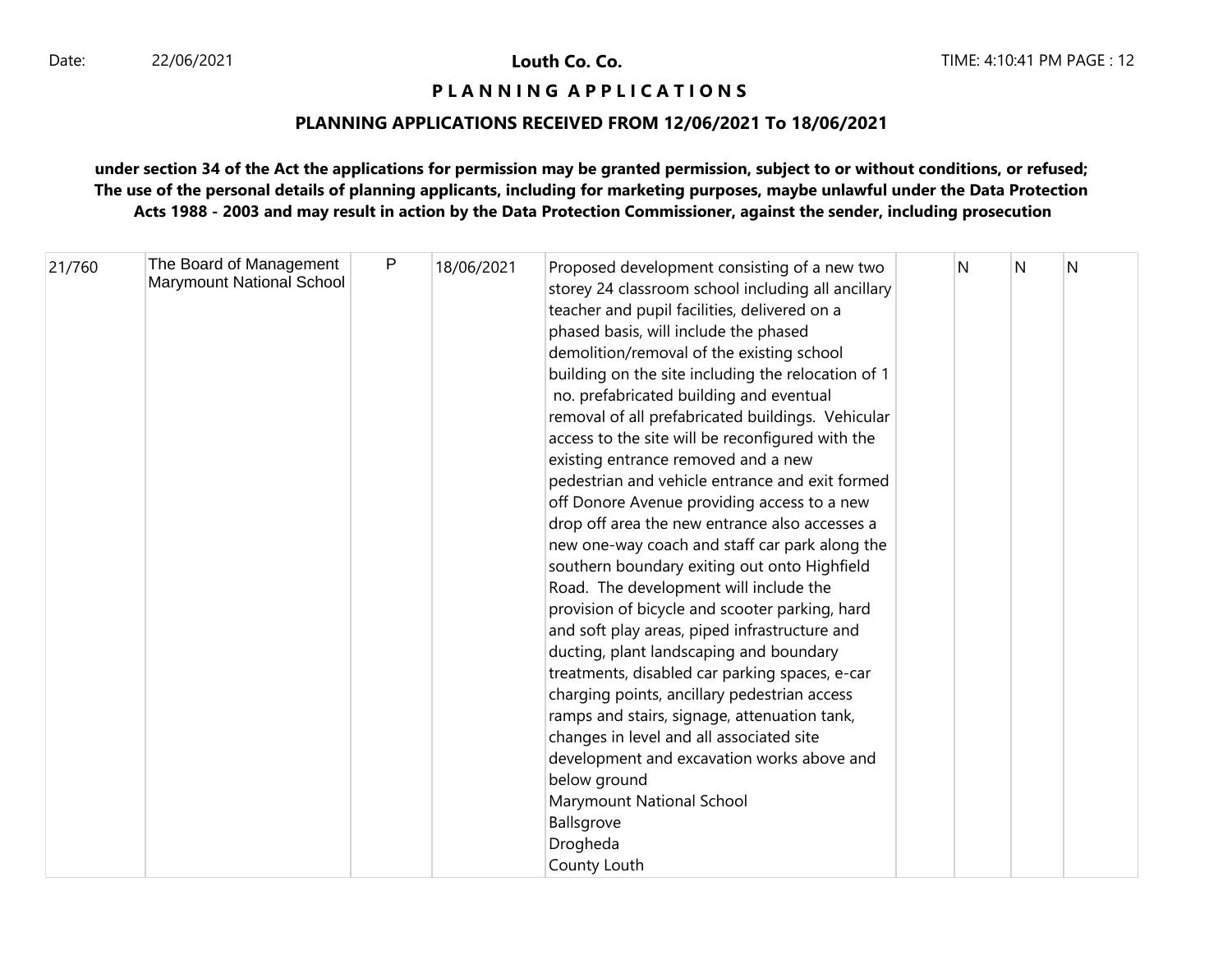## **PLANNING APPLICATIONS RECEIVED FROM 12/06/2021 To 18/06/2021**

| <b>FILE</b><br><b>NUMBER</b> | <b>APPLICANTS NAME</b> | APP.<br><b>TYPE</b> | <b>DATE</b><br><b>RECEIVED</b> | DEVELOPMENT DESCRIPTION AND<br><b>LOCATION</b>                                                                                                                                     | <b>EIS</b><br>RECD. | PROT.<br><b>STRU</b> | <b>IPC</b><br>LIC. | <b>WASTE</b><br>LIC. |
|------------------------------|------------------------|---------------------|--------------------------------|------------------------------------------------------------------------------------------------------------------------------------------------------------------------------------|---------------------|----------------------|--------------------|----------------------|
| 21/761                       | Sinead Connolly        | P                   | 18/06/2021                     | Proposed development consisting of the<br>construction of a two storey detached house<br>and associated site works<br>16 Sandyford Terrace<br>Drogheda<br>County Louth             |                     | N                    | N                  | $\overline{N}$       |
| 21/762                       | Sinead Connolly        | P                   | 18/06/2021                     | Proposed development consisting of the<br>construction of four off road car parking spaces<br>80 Pearse Park<br>Drogheda<br>County Louth                                           |                     | N                    | $\mathsf{N}$       | N                    |
| 21/763                       | Amanda Woods           | P                   | 18/06/2021                     | Proposed development consisting of a new<br>dwelling house, septic tank and percolation area<br>and all associated site works<br>Doolargy<br>Ravensdale<br>Dundalk<br>County Louth |                     | N                    | N                  | N                    |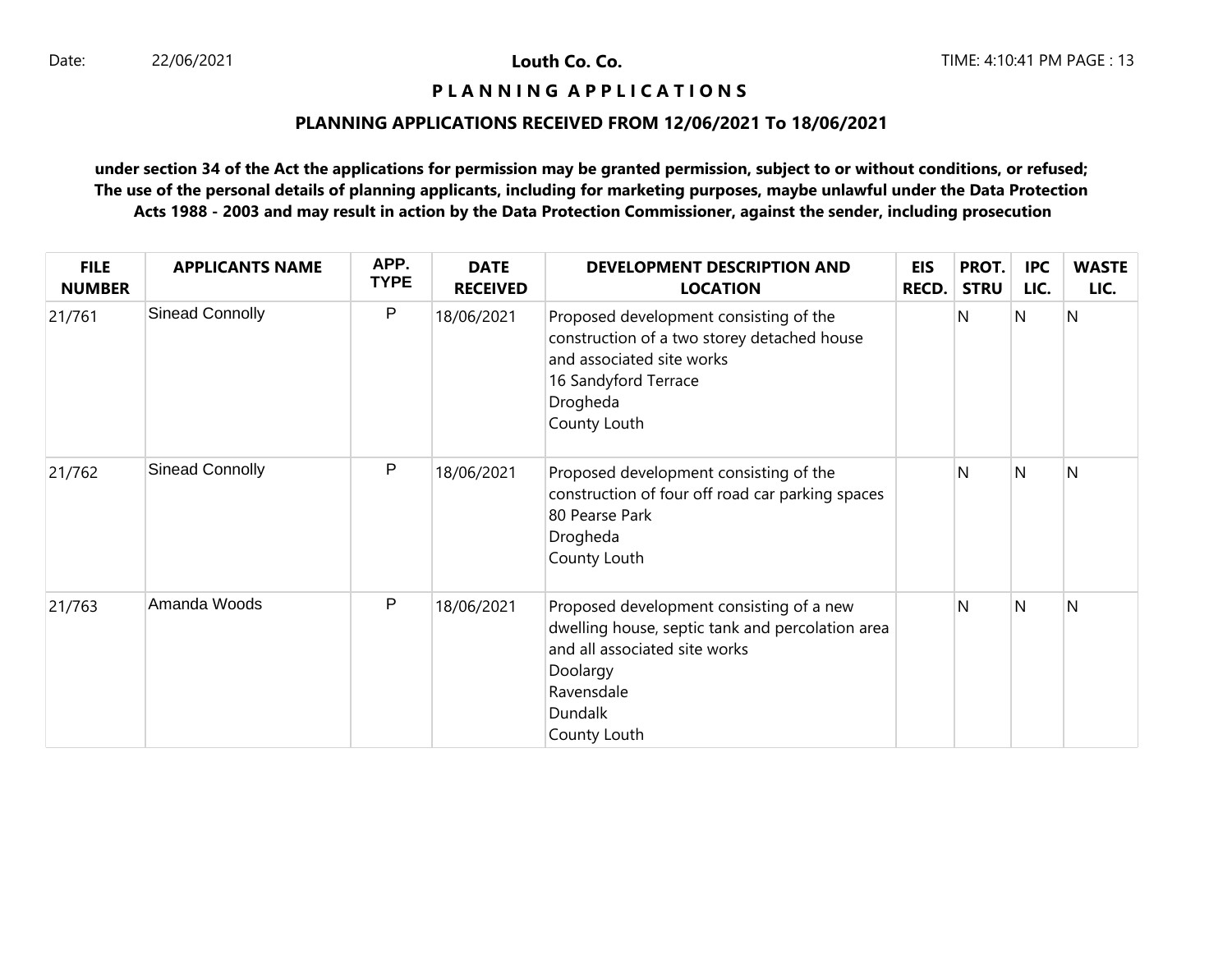**P L A N N I N G A P P L I C A T I O N S** 

## **PLANNING APPLICATIONS RECEIVED FROM 12/06/2021 To 18/06/2021**

| <b>FILE</b><br><b>NUMBER</b> | <b>APPLICANTS NAME</b>    | APP.<br><b>TYPE</b> | <b>DATE</b><br><b>RECEIVED</b> | <b>DEVELOPMENT DESCRIPTION AND</b><br><b>LOCATION</b>                                                                                                                                                                                                                                                                                                                                                                                                                                                                                                                                                                                          | <b>EIS</b><br><b>RECD.</b> | PROT.<br><b>STRU</b> | <b>IPC</b><br>LIC. | <b>WASTE</b><br>LIC. |
|------------------------------|---------------------------|---------------------|--------------------------------|------------------------------------------------------------------------------------------------------------------------------------------------------------------------------------------------------------------------------------------------------------------------------------------------------------------------------------------------------------------------------------------------------------------------------------------------------------------------------------------------------------------------------------------------------------------------------------------------------------------------------------------------|----------------------------|----------------------|--------------------|----------------------|
| 21/764                       | M Butterly & Company Ltd  | P                   | 18/06/2021                     | Proposed development consisting of 1.<br>proposed new two storey extension to front and<br>side of existing office building together with<br>alterations to existing elevations, 2. new signage<br>to front elevation, 3. proposed foul and surface<br>drainage as per granted planning permission ref<br>no. 19935, 4. all associated site works<br>Newtown Road<br>Newtownstalaban<br>Drogheda<br>County Louth                                                                                                                                                                                                                               |                            | N                    | N                  | N                    |
| 21/765                       | <b>William Arrowsmith</b> | Е                   | 18/06/2021                     | EXTENSION OF DURATION application on<br>parent planning permission reference 16311<br>which consisted of Permission for development<br>for the following, 1) Construct new 3 storey<br>building on the site of the Cosy Bar with retail<br>unit on ground floor and 2 No. Apartments<br>overhead 2) Erect new 2 storey terrace dwelling<br>on the site of No. 8 Barrack Street. 3) All<br>necessary site development works at the site of<br>the Cosy Bar 6 Barrack Street & No. 8 Barrack<br>Street. ** Significant Further Information received<br>on 15/12/2016**<br>The Cosy Bar<br>6 & 8 Barrack Street<br><b>Dundalk</b><br>County Louth |                            | N                    | $\mathsf{N}$       | N                    |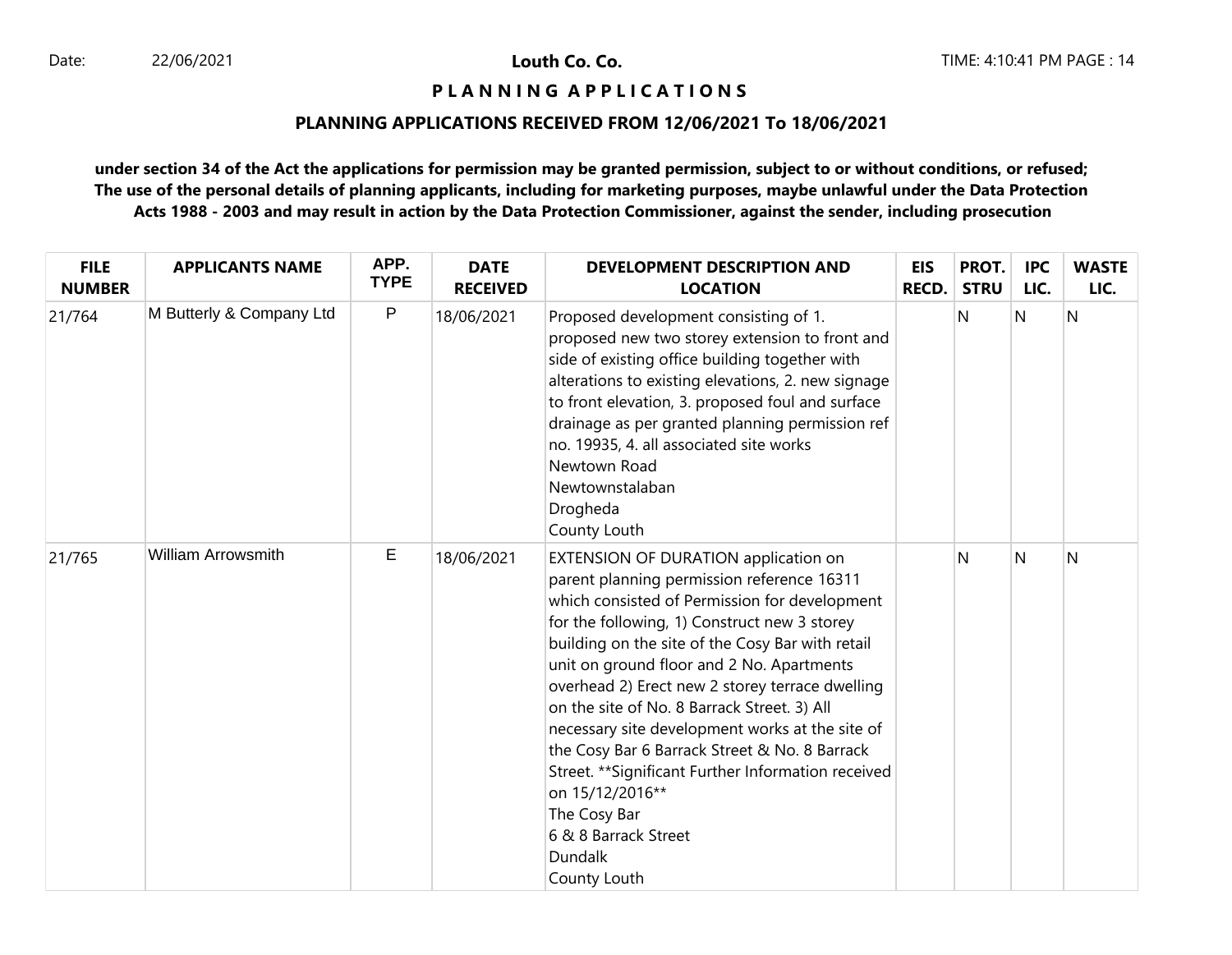## **P L A N N I N G A P P L I C A T I O N S**

## **PLANNING APPLICATIONS RECEIVED FROM 12/06/2021 To 18/06/2021**

| <b>FILE</b><br><b>NUMBER</b> | <b>APPLICANTS NAME</b>   | APP.<br><b>TYPE</b> | <b>DATE</b><br><b>RECEIVED</b> | <b>DEVELOPMENT DESCRIPTION AND</b><br><b>LOCATION</b>                                                                                                                                                                                                                                                                                                                                                                                                                                                                                                                                                                                                   | <b>EIS</b><br><b>RECD.</b> | PROT.<br><b>STRU</b> | <b>IPC</b><br>LIC. | <b>WASTE</b><br>LIC. |
|------------------------------|--------------------------|---------------------|--------------------------------|---------------------------------------------------------------------------------------------------------------------------------------------------------------------------------------------------------------------------------------------------------------------------------------------------------------------------------------------------------------------------------------------------------------------------------------------------------------------------------------------------------------------------------------------------------------------------------------------------------------------------------------------------------|----------------------------|----------------------|--------------------|----------------------|
| 21/766                       | <b>Ridire Retail Ltd</b> | $\mathsf{R}$        | 18/06/2021                     | Retention permission & Permission for<br>development that will consist of the<br>construction of (1) a two storey extension to the<br>rear of a retail unit for storage and staff<br>amenities purposes, (2) for alterations to the<br>existing retail unit, (3) for a change of use of first<br>floor offices and store to a 1 bedroom<br>apartment, (4) for associated siteworks, and the<br>retention permission consists of (5) the<br>retention of the incorporation of an<br>independent retail unit into a larger retail unit,<br>(6) the change of use of toilets and canteen into<br>office and store<br>Lower Main Street<br>Dunleer Co Louth |                            | N                    | N                  | $\overline{N}$       |
| 21/767                       | Herlihy (Chemist) Ltd    | P                   | 18/06/2021                     | Permission for development that will consist of<br>partial demolition of an existing retail unit and<br>construction a single storey extension to the<br>front with shopfront, access ramp and path to<br>the front, fire escape door tot he side, and all<br>associated site works<br>Crushrod Lane<br>Drogheda Co Louth                                                                                                                                                                                                                                                                                                                               |                            | N                    | <sup>N</sup>       | N                    |